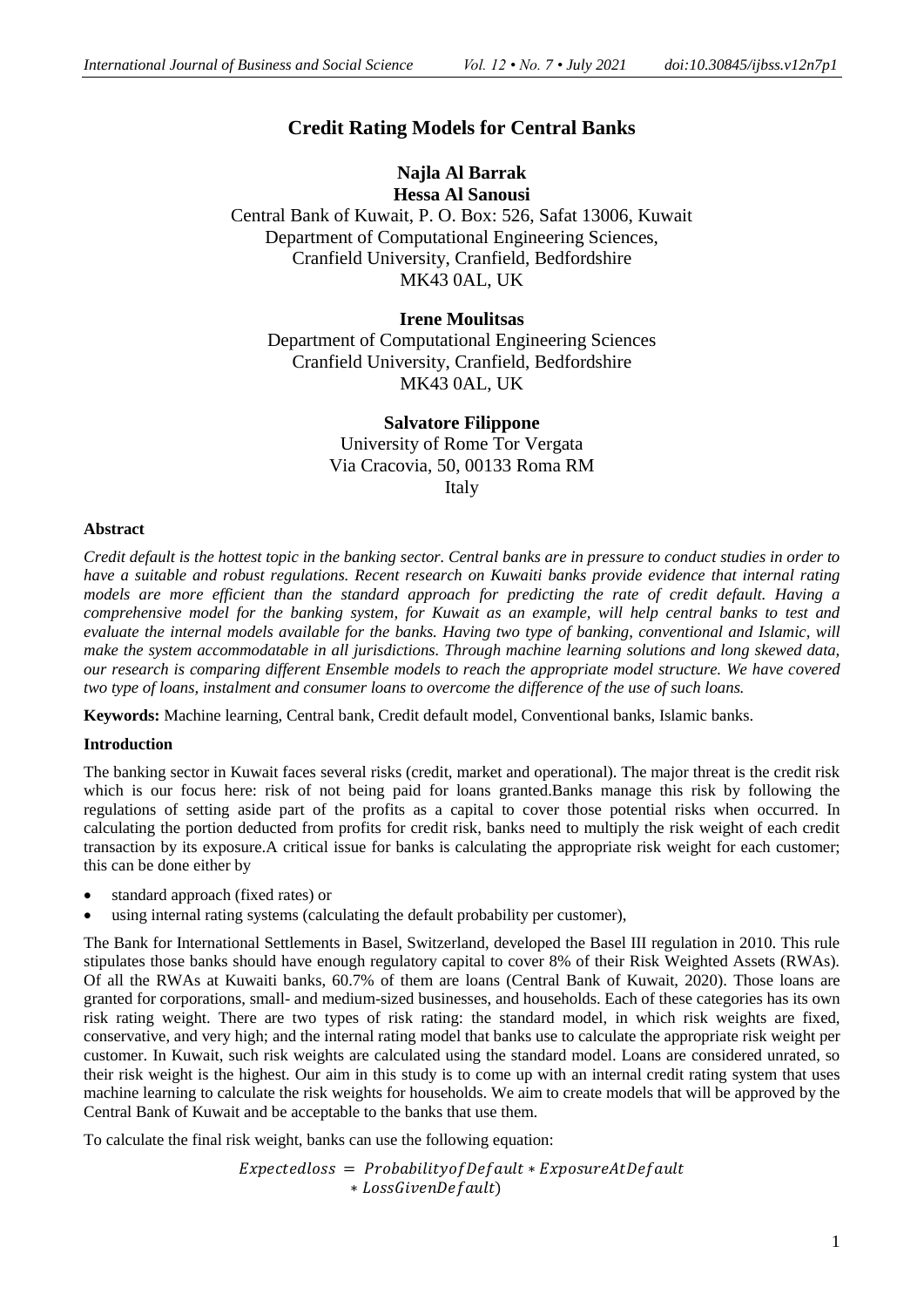From the probability of default, there will be categories of ratings that can be assigned specific risk weights. The main difficulty with applying Equation 1-1 is knowing what the probability of defaulting is. Banks can manipulate this to obtain low risk weights when estimating any unexpected losses.

From figure 1, we can calculate the percentage of unexpected loss, which is equal to the standard deviation of the expected loss. Expected losses are covered by the provision charges, whereas unexpected losses require capital charges to be anticipated (Basel Committe on Banking Supervision, 2005).

Figure **Error! No text of specified style in document.**: Expected and unexpected losses



Value-at-Risk (VaR)

Source: (Basel Committe on Banking Supervision, 2005: 3).

Our aim is to come up with a system that calculates the probability that a customer will default on a loan. It is hoped that the system will meet the approval of the Central Bank of Kuwait and be convenient for other banks to use with their existing data sets.

A critical problem for banks is how to calculate the appropriate risk weight for each customer. As mentioned, this can be done either by the standard approach (fixed rates) or by using an internal rating system (calculating the default probability per customer). Our research responds to the shortcomings of the standard approach by building a fruitful internal model and adding several new parameters to previous models. These new parameters are:

- The behaviour of consumers (net cash in and out), using sizes and types of data that have never been used for this purpose before.
- The number of transactions that customers make.
- The customers' credit card exposure.
- The length of the customers' relationship with the bank.

In any case, not all the work done in this context will be suitable for implementation in Kuwait unless it is properly customized for Kuwaiti residents. This is another major gap in the literature. Our research extends the current practice by collecting a significant amount of data that spans more than ten years and covers every local bank in Kuwait.

At this point, we should emphasise that 50% of the Kuwaiti banking sector is made up of Islamic banks, and 50% of it is made up of conventional banks. The credit rating models of Islamic banks have never been studied before. Conventional banks borrow money from depositors at a low interest rate and lend them to borrowers at a high interest rate. However, interest is forbidden in Islam, so Islamic banks enter into profit-sharing arrangements with both depositors and borrowers (Qian & Velayutham, 2017). Given the nature of the credit facility granted by Islamic banks, such financing is considered sales to be paid. The intention is that they will be fully repaid in the future. Hence, the existing models are best suited to deal with 'ordinary loans', rather than with Islamic products such as 'Murabaha' and 'Tawarruq'. Our model has been customized for these Islamic products. Finally, there has been a delay in research into Islamic banks as fewer people have adapted to this kind of banking. This is the first time that data for Islamic banking has been collected on such a broad scale, which will help to facilitate future studies.

Our research will tackle shortcomings of the standard approach by building fruitful internal model, we took some new parameters in addition to the previously used.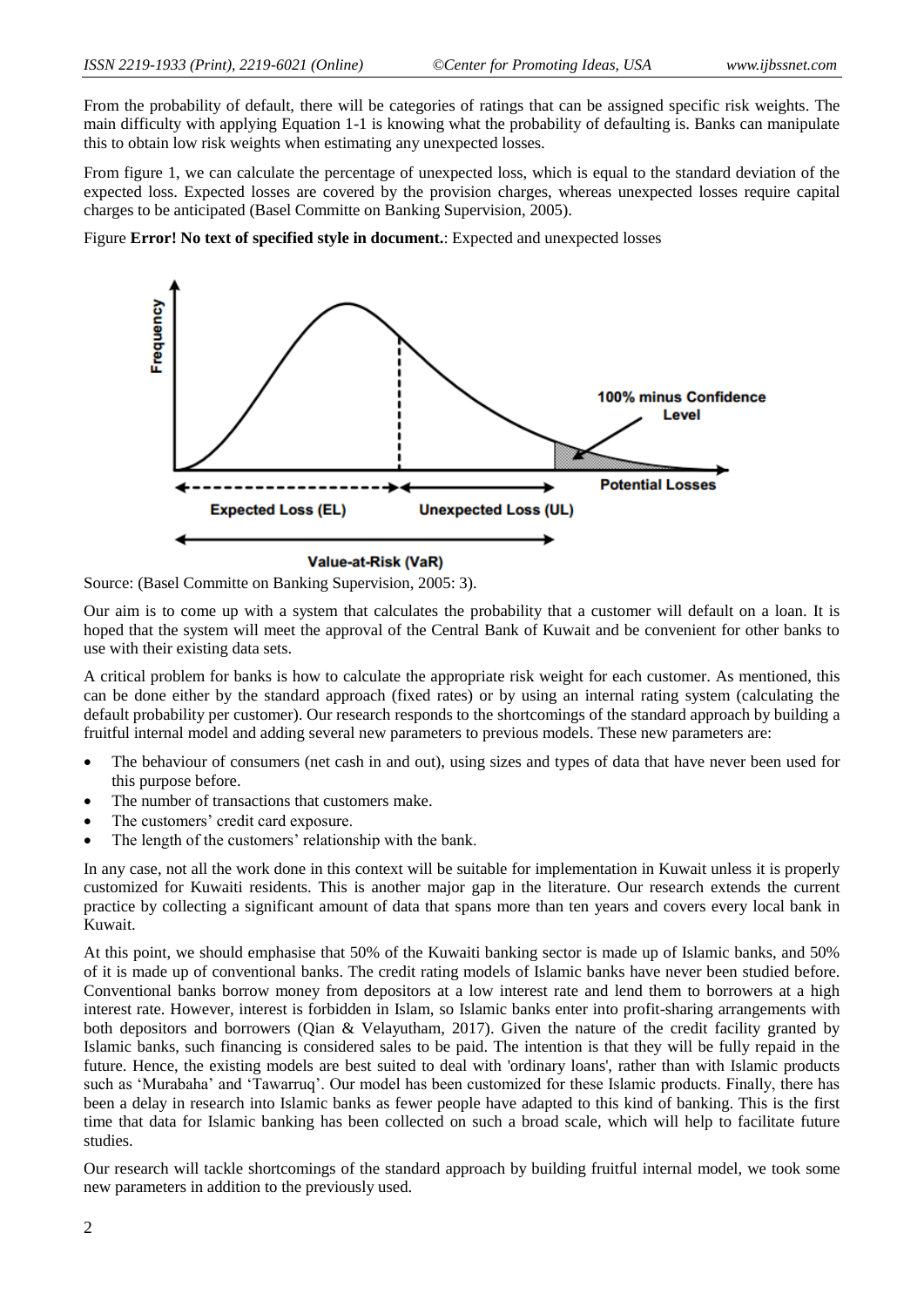In any case, all work done in this context will not be suitable for implementation in Kuwait without proper customized testing for Kuwaiti residents; this is another major gap in the literature. Our research will extend the current practice by collecting a significant amount of data, spanning over ten years from all 8 local Kuwaiti banks. At this point we should emphasise that the Kuwaiti banking sector consists of 50% Islamic banks and for this type of banking has been studied before in(Albarrak, Alsanousi, Moulitsas, & Filippone, 2020).

There are several machine learning and deep learning options to inspect credit probability by default (Wang, Ma, Huang, & Xu, 2012). In a very recent International Monetary Fund working paper (Bazarbash, 2019), the advantages in financial technology are conferred. Specifically, the literature investigates how machine learning solutions could reduce the cost of credit and to provide much clearer solutions than the other templates for nontechnical audiences.

It is important to highlight that a credit rating model is fruitful for regulators and banks decision making evenly due to the advancement in the technology and the outperformance of the models developed and tested (Petropoulos, Siakoulis, Stavroulakis, & Klamargias, 2018). Baesens et al. (2003) compared 17 different methods for credit classes showing that it is suitable to conduct classification methods for credit rating. However, they did not use heavily imbalanced data in their case study. Imbalanced data in this context refers to data that is not well distributed between the two classes. The literature recommends that ensemble learning (gradient boosting decision trees) is a solution for solving the disadvantages of decision trees specially if the data is large and has long history, which is the case of our research (Bazarbash, 2019). The research done on similar work was on a period of three years (Petropoulos et al., 2018) while our aim is to expand it up to 11 years. Another important aspect is that most studies have relayed on same set of data gathered from the customer disregarding the data available with banks. Our study relied on data available with the banks currently (Nyathi, Ndlovu, Moyo, & Nyathi, 2014) and made use of it to estimate default customers.Therefore, this is the first time that such banking data is collected. The key performance indicator for my study is the Area Under Curve (AUC) for Receiver Operating Characteristic (ROC) curve. AUC measures the entire two-dimensional area underneath the entire ROC curve from  $(0,0)$  to  $(1,1)$ . We reached (results and literature review) that successful methods lay between Decision Tree and the three Ensembles.

It is important to highlight that for cross-validation we have used k-fold cross. It folds the dataset and takes various (random in default) portions of it to train the model, and then test it on the remaining instances, which is a pretty good way to check how good the model works for different train and test samples. We have picked a 70% training set and 30% test set. Given the nature of Ensemble methods that relay on subcategorizing the data in hand to several random groups to run the Random Forest Tree and reach for the almost accurate solution from each subgroup, the thing that could be considered as testing for overfitting.

The overfitting of boosting techniques is a topic that is not yet theoretically understood, but empirically results show that boosting seems to be very robust against overfitting (Breiman, 2001)(J. Friedman, Hastie, Rosset, Tibshirani, & Zhu, 2004). As a contribution to the used toolbox, we automated the analysis and set the comparison of the AUC as the key performance measure and the code will tell us what the best model is, given the 70% training sample and 30% holdout. The thing that will consider our work suitable for financial analysts and economists. In insuring that that our model can accommodate a large range of data, it is supported from the literature that in polling, samples that are from 1,200 to 1,500 observations are considered large enough and good enough if the selection is random. It has been found that even much smaller sample sizes will give very good results when tested against the confidence interval (Holmes, Illowsky, & Dean, 2017).

### **Materials and Methods:**

Substantial data was recruited from all 10 Banks in Kuwait. Five of them are conventional and five are Islamic. We have requested and analysed an 11-year panel data from 2008 till 2018. Based on literature review, only some parameters like

- age,
- gender,
- nationality,
- income level.
- education and
- number of loans
- were tested and only for conventional banks. In this research, in addition to the previously mentioned parameters we have assessed, and for the first time for central banks as seen in (Albarrak et al., 2020),
- client-bank relationship duration,
- credit card exposure 'outstanding balance',
- monthly average net cashflow and
- monthly average number of transactions.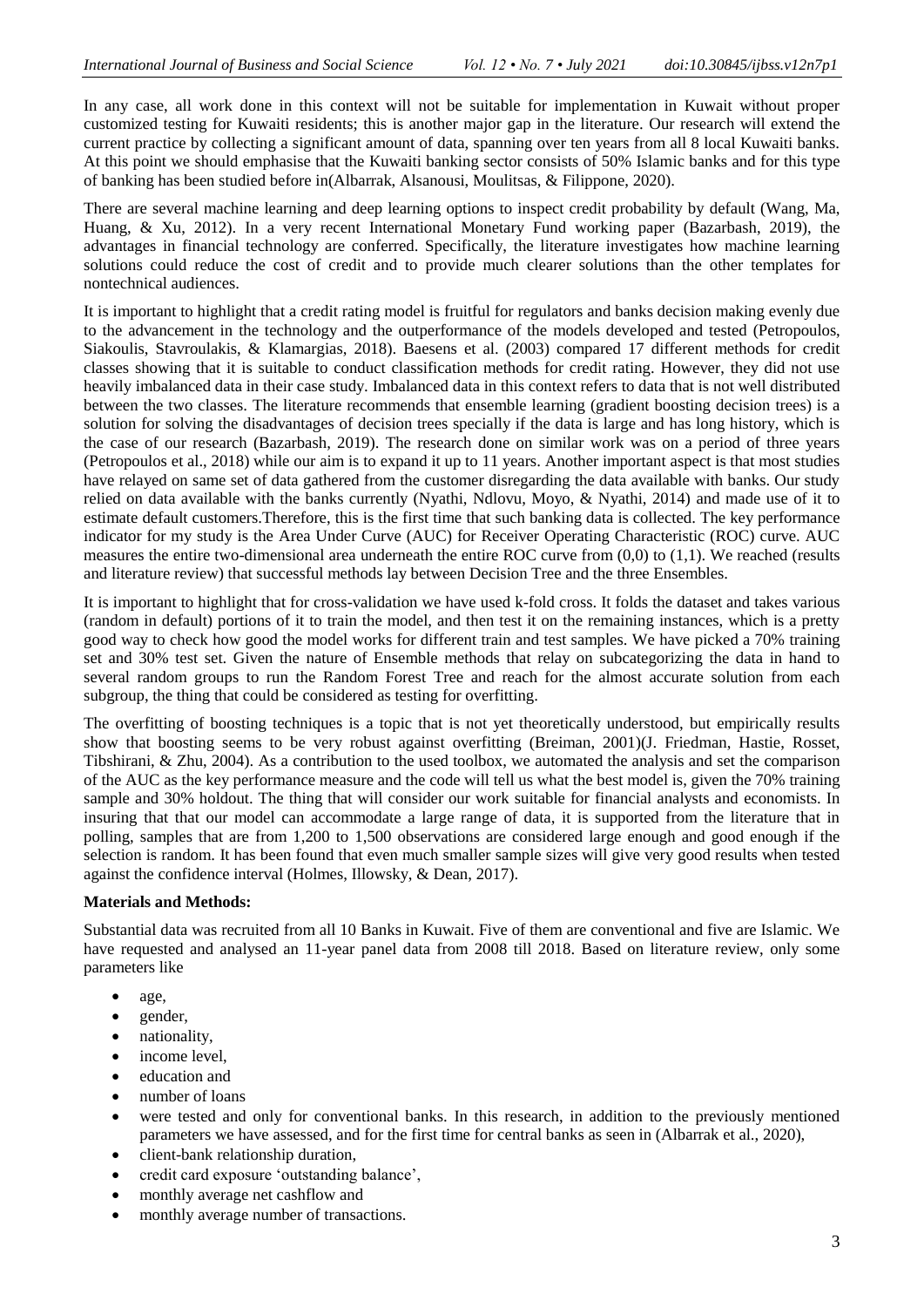We also included Islamic banks beside the conventional banks.

There are two type of loans in Kuwait, consumer and instalment. Consumer loans are defined as loans for the purpose of personal needs and durable goods with a limit of 25,000 KWD or 15 times the salary (whichever is less). Instalment loans are defined as loans for the purpose of maintenance or purchase of private residents with a limit of 70,000 KWD.

Our work is based on both type of loans. We chose to share the results of Instalment Loans first due to the higher amount granted and the economical factor of such loans since they are exposed to the real estate sector.

Default cases are cases in which the customer fails to meet their total monthly obligations 'loan payment and interest' for three consecutive months while there is a remaining outstanding balance. This means that the customer is defaulting (bad customers). Hence, the ongoing payments of monthly obligations are considered non-defaulting (good customers).

Several studies use correlation analysis to determine the level connection between research variables. Linear correlation analysis is a tool for representing the understanding of one associated variable to another. The linear correlation coefficient (r or R) is a measure offering evidence to how much two variables have association. The (Hauke & Kossowski, 2011) supports the Pearson's Product Moment Correlation Coefficient (R or r) as a measure of strength testing the linear connection between variables. Pearson's formula to quantify the degree of relationship (R) between variables can be given as

$$
R = \frac{n(\sum XY) - (\sum X) \cdot (\sum Y)}{\sqrt{(n(\sum X^2) - (\sum X)^2)(n(\sum Y^2) - (\sum Y)^2)}}
$$

Where

 $n =$  Number of observations  $X = Measure of variable 1$  $Y = Measure of variable 2$  $\sum XY = Sum of product of respective variables$  $\sum X =$  Sumof themeasures of variable 1  $\Sigma Y = Sum of the measures of variable 2$  $\sum X^2 = Sum of squared values of the measures of variable 1$  $\sum Y^2 = Sum of squared values of the measures of variable 2$ 

Based on the calculation result, the degree of correlative measure can be Positive, Zero or Negative correlation. If the sloping of a variable is positive and almost equal to another variable, there may be probability to have positive connection of each other and such association can provide positive correlation coefficient. And if the trend of a variable is almost negative to another variable such association can result in negative correlation coefficient. Basically, the coefficient of correlation R will range between -1 and +1. According to (Gogtay  $\&$  Thatte, 2017), the correlation coefficient can be read based on its rate as in

Figure 2: **Error! Reference source not found.**Basic spectrum of interpreting correlation coefficient



Source (Gogtay and Thatte, 2017, p. 79)

An analysis of the correlation coefficient has been made for each of selected variables under consolidated data in regard to test the closeness of the variables for central bank model.

The aim is to develop the most appropriate credit rating model to predict households default rate in central banks. In order to achieve this, we made a comparison between different classification models; Logistic regression, Decision tree, Support vector machine, Bayesian network, Bag, AdaBoostM1 and RUSBoosted.

#### **Logistic regression**

The logistic regression model uses the logistic function to hold the output of a linear equation between 0 and 1

$$
logistic(\eta) = \frac{1}{1 + exp(-\eta)}
$$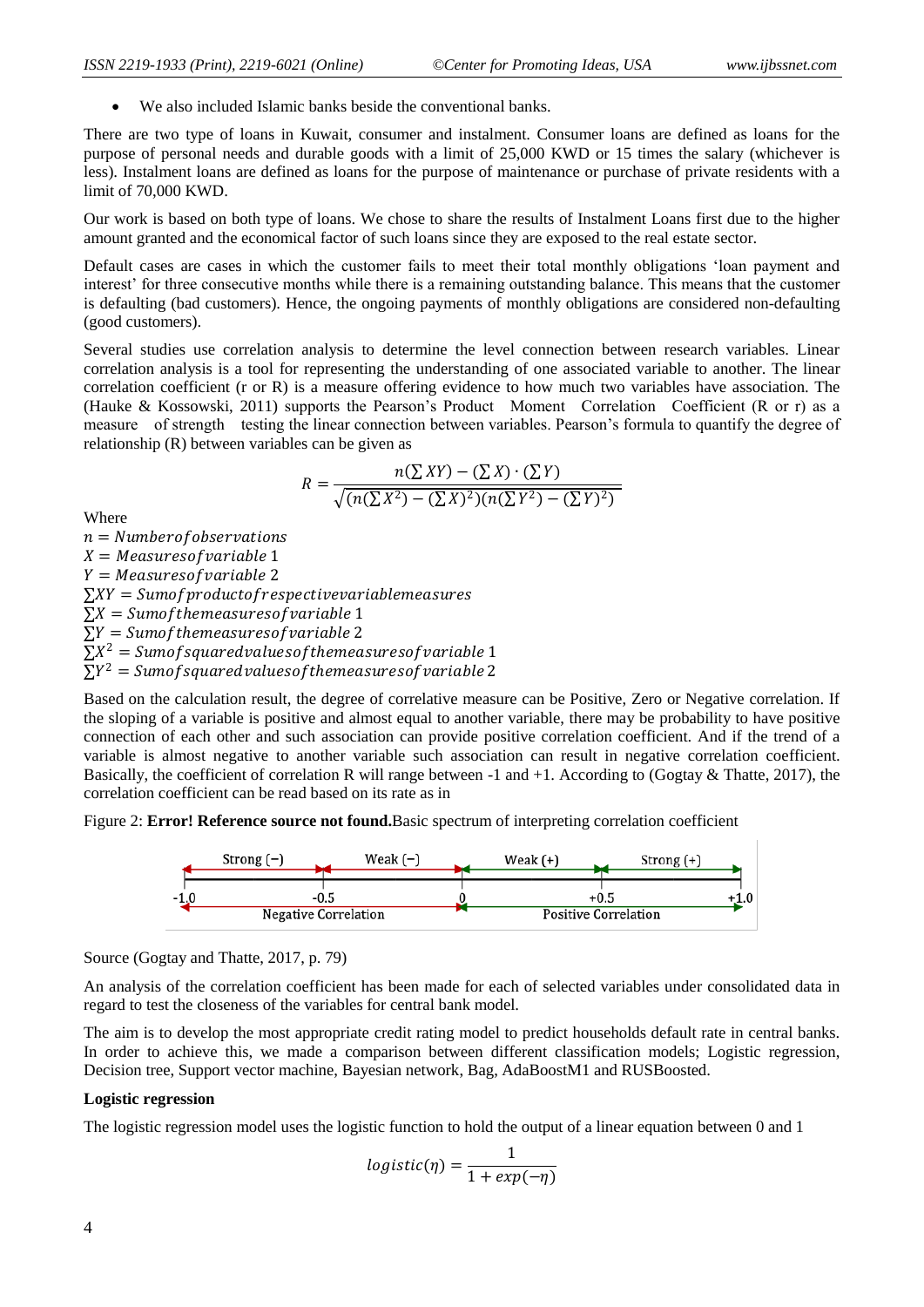The stage from linear regression to logistic regression is direct. In the linear regression model, it demonstrate the relationship between outcome and features with a linear equation

$$
\hat{y}^{(i)} = \beta_0 + \beta_1 x_1^{(i)} + \dots + \beta_p x_p^{(i)}
$$

For classification, we prefer odds to be between 0 and 1, so we replace the right side of the equation into the logistic function. Which forces the output to accept only values between 0 and 1

$$
P(y^{(i)} = 1) = \frac{1}{1 + exp(-(\beta_0 + \beta_1 x_1^{(i)} + \dots + \beta_p x_p^{(i)}))}
$$

The explanation of the weights in logistic regression differs from the explanation of the weights in linear regression, since the outcome in logistic regression is a probability between 0 and 1. In this study, we will differentiate between two classes of creditors, good and bad (Brown & Mues, 2012). The weights do not affect the probability linearly any longer. The weighted sum is distorted by the logistic function to a probability. Therefore, the equation is rewritten for the interpretation so that only the linear term is on the right side of the formula

$$
log(\frac{P(y=1)}{1 - P(y=1)}) = log(\frac{P(y=1)}{P(y=0)}) = \beta_0 + \beta_1 x_1 + \dots + \beta_p x_p
$$

The term called for the log function "odds" (probability of event divided by probability of no event) and called log odds.

This formula shows that the logistic regression model is a linear model for the log odds. However, we can work out how the prediction changes when one of the features  $x_j$  is changed by 1 unit. To reach that, we can first apply the exp() function to both sides of the equation

$$
\frac{P(y = 1)}{1 - P(y = 1)} = \text{odds} = \exp(\beta_0 + \beta_1 x_1 + \dots + \beta_p x_p)
$$

Then we compare the chances when we increase one of the x's by 1. Except, instead of looking at the difference, we look at the ratio of the two predictions

$$
\frac{odds_{x_j+1}}{odds} = \frac{\exp[\mathfrak{F}\beta_0 + \beta_1 x_1 + \dots + \beta_j (x_j + 1) + \beta_p x_p]}{\exp[\mathfrak{F}\beta_0 + \beta_1 x_1 + \dots + \beta_j x_j + \dots + \beta_p x_p]}
$$

While we apply the following rule

$$
\frac{exp(a)}{exp(b)} = exp(a - b)
$$

And we remove many terms

$$
\frac{odds_{x_j+1}}{odds} = \exp(\beta_j(x_j+1) - \beta_j x_j) = \exp[\mathfrak{E}\beta_j]
$$

In the end, we reach the fact that as exp() of a feature weight. A change in a feature by one unit changes the odds ratio (multiplicative) by a factor of  $exp[ $\Psi_B$ ]$ . So, a change in  $x_i$  by one unit, increases the log odds ratio by the value of the corresponding weight.

#### **Decision Tree**

In classification decision trees, a single node is the preliminary point followed by binary differences (1,0). This results in the most indication about the class (Speybroeck, 2012). Then, the process is recurrent with the subsequent new node until we reach a place to stop. Usually the tree is too big, so it is back-tested through a cross-validation. The dependent variable Y is categorical in type, so, by using information theory in calculating how much we know about it from knowing the value of another separate variable A

$$
I[Y; A] = \sum_{a} Pr(A = a) I[Y; A = a]
$$

I [Y ; A = a] is the value of the doubt about Y decreases from knowing that A = a given that we go from full population to sample where  $A = a$ . Therefore, I [Y ; A] is how much our uncertainty about Y reduces on average from knowing the value of A.

### **Support Vector Machines**

By assuming a training set of N  $\{(Xi, Yi)\}\$  Ni=1 with input data Xi  $\varepsilon$  Rn and consistent binary class labels Yi  $\varepsilon$  {-1+1}, the support vector machines classifier in Vapnik's theory satisfies the

 $[vi[w^T \varphi(xi) + b] \ge 1, \quad i = 1, ..., N$ 

The non-liner function of φ (.) designs the input space to a high dimensional feature space (Baesens et al., 2003). In this space created, the mentioned variations construct a hyperplane WT  $\varphi$  (X) + b = 0 differentiating between two classes. In the original weighted space, the following equation is used for the classifier

$$
y(x) = sign[w^T \varphi(x) + b]
$$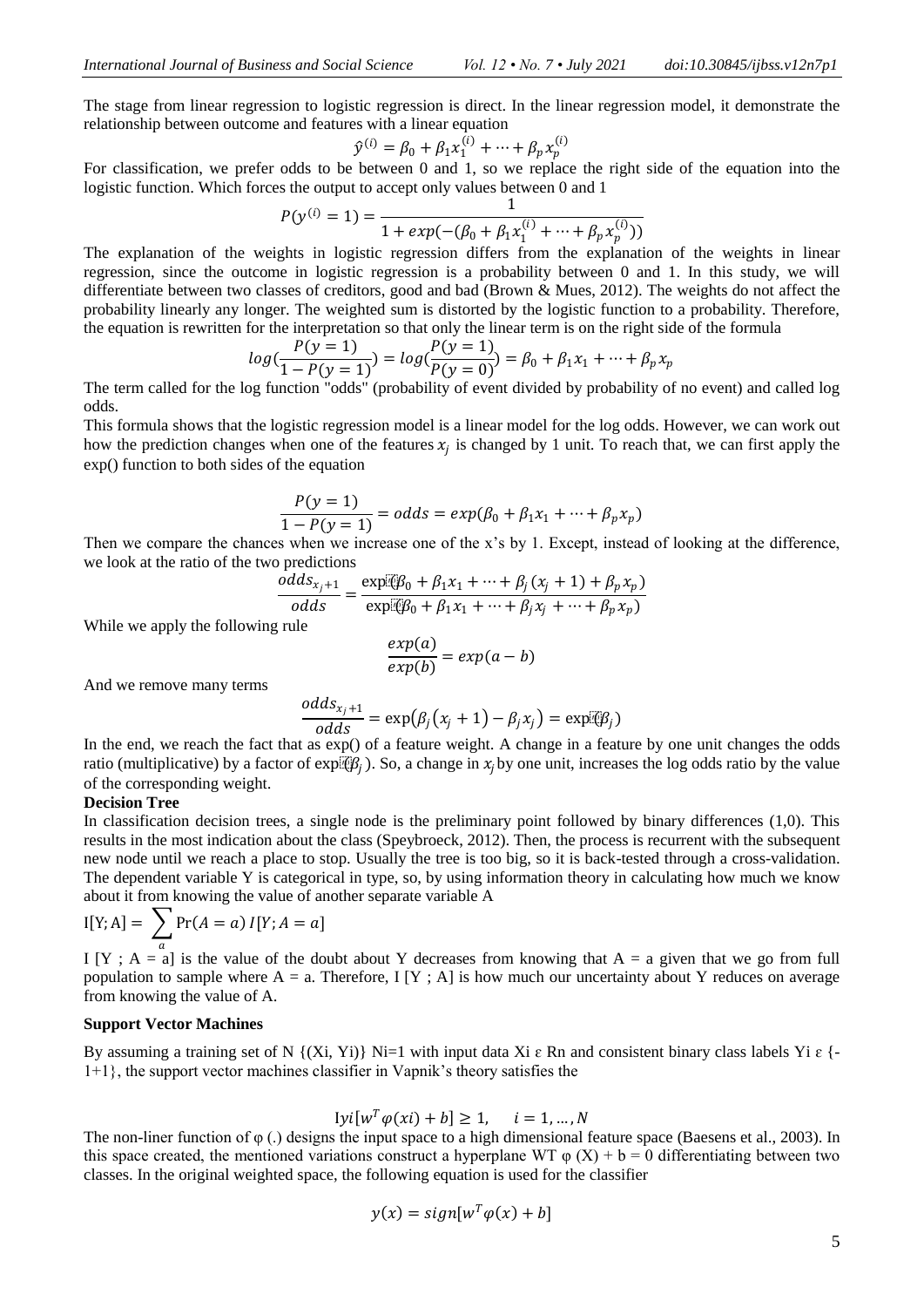However, it is never evaluated in this form where the curved optimization problem could be defined as

$$
\min_{w,b,\xi} j(w,b,\xi) = \frac{1}{2} w^T w + C \sum_{i=1}^N \xi i
$$

subject to

$$
\begin{cases}\nyi[w^T\varphi(x_i) + b] \ge 1 - \xi_i, & i = 1, \dots, N \\
\xi_i \ge 0, & i = 1, \dots, N\n\end{cases}
$$

The variables used in ξi are loose variables which are needed to allow the misclassifications to occur in the set of inequalities due to overlying distribution. The first section of the objective function is set to maximize the margin between two classes in the feature space. The second part is set to minimize the misclassification error.

#### **Bayesian Network**

Bayesian Network is a simple and high performance classifier (Baesens et al., 2003). This classification model works through learning the class condition probability p (Xi|Y) from each input variable Xi I = 1 ... n given the class label Y. Then, a new observation is classified by Bayes' rule to calculate the following probability of each class of Y given the vector of observed feature values

$$
p(y|x) = \frac{p(x|y)p(y)}{p(x)}
$$

To make things easier, an assumption behind the naïve Bayes classifier is that the features are in theory independent given the class label, therefore

$$
p(x|y) = \prod_{i=1}^{n} p(x_i|y)
$$

The probabilities  $p(X_i|Y)$  are then predictable through using the frequency counts for the distinct features and a normal based method for the continues features.

#### **Bag**

Bootstrap aggregating, often abbreviated as bagging, requires that each model in the ensemble has equal weight of the random forest tree. In order to endorse model variance, bagging trains each model in the ensemble using a randomly drawn subset of the training set with bagging to achieve very high classification accuracy (Breiman, 1996).

In bagging, the samples are shaped in such a way that the samples are different from each other, however, replacement is allowed. In this case, an instance may appear in several samples, or it may not show in some of them. These samples are then given to several learners and then the results from each learner are combined in the form of voting.

#### **AdaBoost**

The output of the other learning algorithms ('weak learners') is combined into a weighted sum that represents the final output of the boosted classifier (J. Friedman, Tibshirani, & Hastie, 2000). Originally, AdaBoost was designed in such a way that at every step the sample distribution was modified to put more weight on misclassified samples and less weight on correctly classified samples. The final prediction is a weighted average of all the weak learners, where more weight is placed on stronger learners

$$
\sum_{n=1}^{N} w_n \exp[\Phi - y_n f(X_n))
$$

where

- $yn \in \{-1,+1\}$  is the true class label.
- wn are observation weights normalized to add up to 1.
- $f(xn) \in (-\infty, +\infty)$  is the predicted classification score.

The gradient boosting method which is an ensemble algorithm proposed by (J. H. Friedman, 2002). It relies on incremental minimization of the error term which improves the accuracy of the prediction function (Brown & Mues, 2012). After setting the learner base, every tree calculated is fit to the 'pseudo residual', which is the deviation from the median and not from the expectation, from the earlier predictions in order to lower the error in general.

$$
F(x) = G_0 + \beta_1 T_1(x) + \beta_2 T_2(x) + \dots + \beta_n T_n(x)
$$

 $G_0$  is the initial value for the set.  $T_1$  ...  $T_n$  are the trees and  $\beta_1$  ...  $\beta_n$  are the coefficients for specific tree nodes calculated by the algorithm.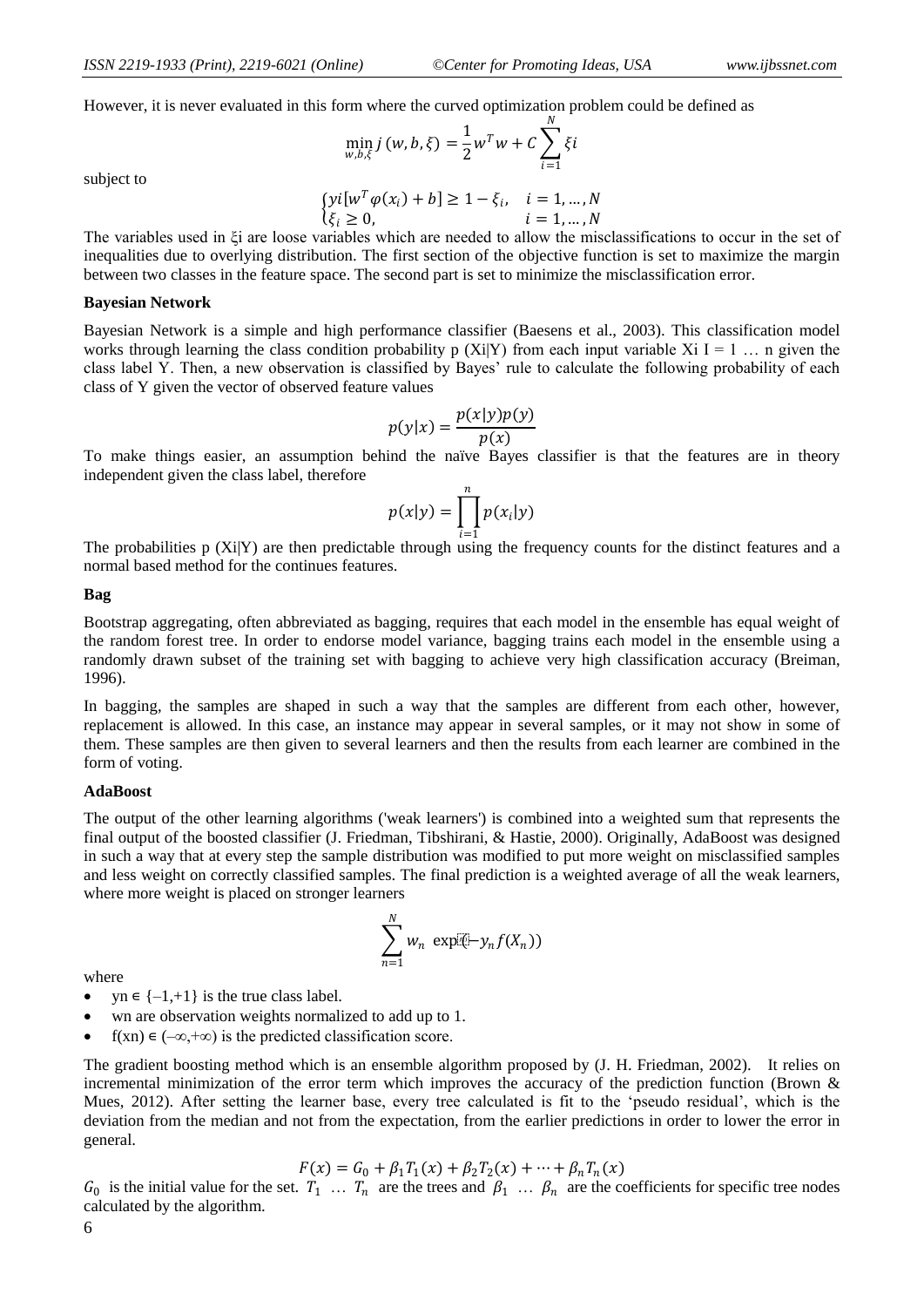### **RUSBoost**

Random under-sampling boosting (RUSBoost) is especially effective at classifying imbalanced data. It works by setting K classes, then, for each weak learner in the ensemble, RUSBoost takes a subgroup of the data with N observations from each of the K classes. The boosting process follows the technique in AdaBoostM1 for reweighting and constructing the ensemble (Seiffert, Khoshgoftaar, Van Hulse, & Napolitano, 2008).

Due to aggregation and the huge number of observations along with the skewed data sets, we ran the models and focused on almost all Ensemble methods (Bag, AdaBoostM1, RUSBoost, LogitBoost, GentelBoost and Robust Boost) (MATLAB, n.d.). The reason behind that is those later methods are a combination of several approved methods with more effective enhancement especially when we compare the AUC results from our data. As well, they are based on several Random Forest Trees that have been approved to be efficient for our data (Albarrak et al., 2020).

## **LogitBoost**

LogitBoost works likewise to AdaBoostM1, except it minimizes binomial deviance (J. Friedman et al., 2000). Binomial deviance assigns less weight to badly misclassified items. LogitBoost can give better average accuracy than AdaBoostM1 for data with poorly divisible classes

$$
\sum_{n=1}^{N} \text{w n} \log \left( 1 + \exp(-2\text{y n} f(\textit{x} n)) \right)
$$

where

- $yn \in \{-1,+1\}$  is the true class label.
- wn are observation weights normalized to add up to 1
- f(xn)  $\in (-\infty, +\infty)$  is the predicted classification score

Binomial deviance assigns less weight to extremely misclassified observations (observations with large negative values  $ofynf(xn)$ ).

Learner t in a LogitBoost ensemble fits a regression model to response values

$$
\tilde{y}_n = \frac{y_n^* - p_t(x_n)}{p_t(x_n)(1 - p_t(x_n))}
$$

where

•  $y_n^* \in \{0, +1\}$  are re-labelled classes (0 instead of -1)

•  $p_t(x_n)$  is the current ensemble estimate of the probability for observation  $x_n$  to be of class 1

### **GentleBoost**

Combines features of AdaBoostM1 and LogitBoost. Like AdaBoostM1, GentleBoost minimizes the exponential loss, but its numeric optimization is set up differently (J. Friedman et al., 2000). Like LogitBoost, every weak learner fits a regression model to response values **Error! Reference source not found.**

$$
\sum_{n=1}^{N} d_n^{(t)} (\tilde{y}_n - h_t(X_n))^2
$$

where

- $\bullet$  d(t)n are observation weights at step t (the weights add up to 1).
- ht(xn) are predictions of the regression model ht fitted to response values yn.

## **RobustBoost**

Boosting algorithms such as AdaBoostM1 and LogitBoost increase weights for misclassified observations at every boosting phase. These weights can become very large. Therefore, boosting algorithm infrequently emphases on a few misclassified observations and indifferences the bulk of the training data. Accordingly, the average classification accuracy suffers. Unlike AdaBoostM1 and LogitBoost, RobustBoost does not minimize a loss function. Instead, it maximizes the number of observations with the classification margin above a certain threshold (Freund, 2009).

RobustBoost trains based on time evolution. The algorithm starts at  $t = 0$ ; at every step, RobustBoost solves an optimization problem to find a positive step in time  $\Delta t$  and a steady positive change in the average margin for training data Δm. RobustBoost stops training and exits if at least one of these three conditions is true,

- time t ranges to 1,
- cannot find a solution to the optimization problem with positive updates  $\Delta t$  and  $\Delta m$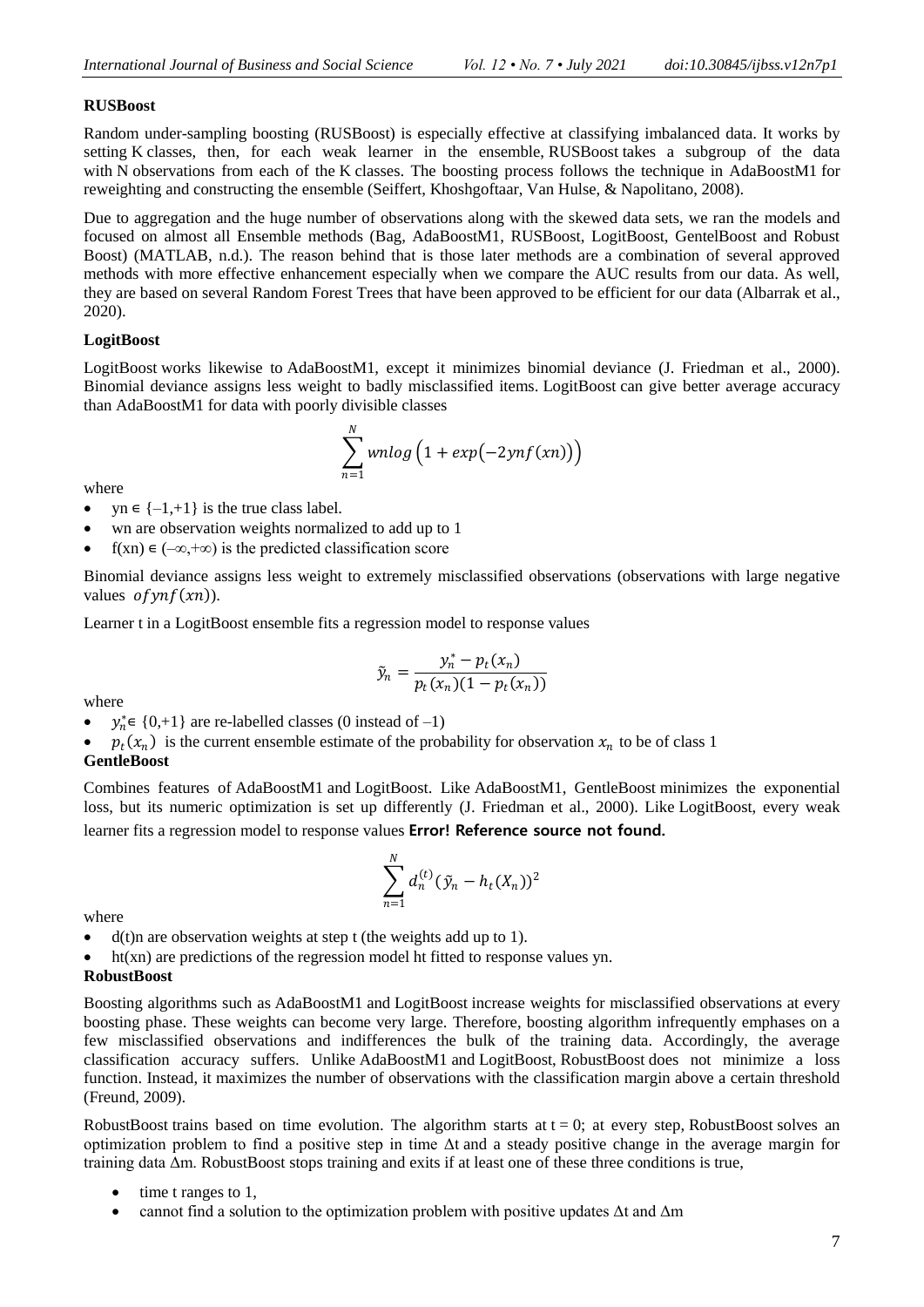- grows to as many learners as you requested
- Results can be usable for any expiry condition. It is advised to use cross validation to estimate the classification accuracy.

The selection of the appropriate model will be through evaluation of the Area Under Curve (AUC) for the Receiver Operating Characteristic (ROC) curve (Yang & Berdine, 2017). To better interpret these results, we could define the ROC as a curve connecting more predictive data points starting from less than the lowest value observed, (0,0), and ends at greater than the highest value observed  $(1,1)$ .

Figure 3: Hypothetical ROC curve



Source: The receiver operating characteristic (ROC) curve. The Southwest Respiratory and Critical Care Chronicles, 5(19), 34.

After drawing the ROC curve, the AUC is the whole area underneath the ROC curve. The diagonal line between points (0,0) and (1,1) designates that the values on this line are not symbolic of a better estimate than a random guess ( $AUC = 0.50$ ). The more the point in the ROC space above the diagonal line, the better the predictive value of the test.

Next, an investigation on true positive rates and false negative rates, from the confusion matrix, is conducted to improve our analysis. Through the information developed in the confusion matrix in, we will construct our analysis on calculating the accuracy rate, type I error and type II error.

Table 1: Confusion matrix for credit scoring

|             |                     | Actual condition    |                     |
|-------------|---------------------|---------------------|---------------------|
|             |                     | Positive (non-risk) | Negative (risk)     |
| Test result | Positive (non-risk) | True positive (TP)  | False positive (FP) |
|             | Negative (risk)     | False negative (FN) | True negative (TN)  |

The three measures are defined as

$$
Average accuracy = \frac{TP + TN}{TP + FP + FN + TN}
$$

$$
TypeIError = \frac{FN}{TP + FN}
$$

$$
TypeIError = \frac{FP}{TN + FP}
$$

For cross-validation, we have used k-fold for it folds the dataset and takes various (random in default) portions of it to train the model, and then test it on the remaining instances, which is a pretty good way to check how good the model works for different train and test samples. We have picked a 70% training set and 30% test set.

#### **Results**

Form all 7 banks, the correlation table 2 for instalment loans indicate that, as expected, the strongest correlation between variables is between relationship duration and age which has a positive linear relation of 0.49. As well, there is a slightly negative linear relationship between credit card exposure and income with a rate of -0.30. The correlation data shows that there is no relation between average monthly net cashflow and the rest of the variables.

Table 2: Correlation coefficients between selected variables for instalment loans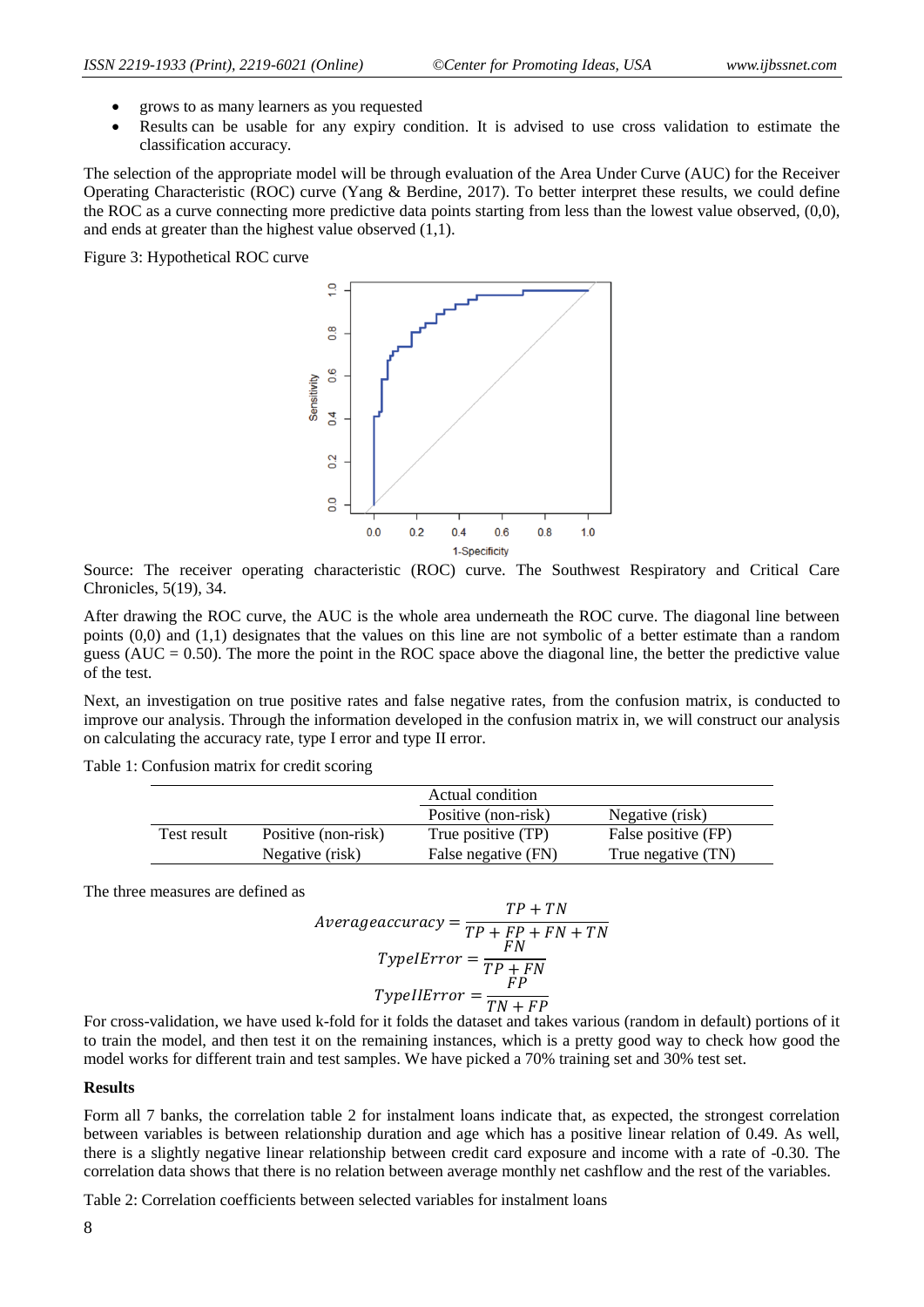|                     |            |          |         |          | <b>Relationship</b> | 'mthlyn | 'mthlya |         |
|---------------------|------------|----------|---------|----------|---------------------|---------|---------|---------|
|                     | 'exposure' | 'Income' | 'age'   | 'gender' | duration'           | umtx'   | vecf    | 'count' |
| 'exposure'          | 00.1       | $-0.30$  | $-0.09$ | $-0.09$  | $-0.02$             | 0.00    | $-0.01$ | 0.03    |
| 'Income'            | $-0.30$    | 1.00     | 0.13    | 0.15     | 0.10                | 0.15    | 0.01    | 0.04    |
| 'age'               | $-0.09$    | 0.13     | 1.00    | 0.04     | 0.49                | $-0.09$ | 0.00    | $-0.04$ |
| 'gender'            | $-0.09$    | 0.15     | 0.04    | 1.00     | 0.00                | 0.01    | 0.00    | 0.06    |
| <b>Relationship</b> |            |          |         |          |                     |         |         |         |
| duration'           | $-0.02$    | 0.10     | 0.49    | 0.00     | 1.00                | 0.15    | 0.00    | $-0.10$ |
| 'mthlynumtx'        | 0.00       | 0.15     | $-0.09$ | 0.01     | 0.15                | 1.00    | 0.00    | 0.03    |
| 'mthlyavecf'        | $-0.01$    | 0.01     | 0.00    | 0.00     | 0.00                | 0.00    | 1.00    | 0.00    |
| 'count'             | 0.03       | 0.04     | $-0.04$ | 0.06     | $-0.10$             | 0.03    | 0.00    | 1.00    |

The correlation

[Table](#page-8-0) for consumer loans is inline as well where the strongest correlation between variables is between relationship duration and age with a positive linear relation of 0.50. As well, there is a slightly negative linear relationship between credit card exposure and income with a rate of -0.36. The correlation data supports the addition of the new to the research variable, average monthly net cashflow, which has 0 relation with the rest of the variables.

<span id="page-8-0"></span>Table 3: Correlation coefficients between selected variables for consumer loans

|                     |            |          |         |          | <b>Relationship</b> | 'mthlyn | 'mthlya |         |
|---------------------|------------|----------|---------|----------|---------------------|---------|---------|---------|
|                     | 'exposure' | 'Income' | 'age'   | 'gender' | duration'           | umtx'   | vecf    | 'count' |
| 'exposure'          | $1.00\,$   | $-0.36$  | $-0.10$ | $-0.09$  | $-0.09$             | $-0.06$ | $-0.01$ | 0.06    |
| 'Income'            | $-0.36$    | 1.00     | 0.09    | 0.13     | 0.15                | 0.23    | 0.00    | $-0.05$ |
| 'age'               | $-0.10$    | 0.09     | 1.00    | 0.11     | 0.50                | $-0.15$ | 0.00    | 0.19    |
| 'gender'            | $-0.09$    | 0.13     | 0.11    | 1.00     | 0.00                | 0.00    | 0.00    | 0.04    |
| <b>Relationship</b> |            |          |         |          |                     |         |         |         |
| duration'           | $-0.09$    | 0.15     | 0.50    | 0.00     | 1.00                | 0.14    | 0.00    | $-0.01$ |
| 'mthlynumtx'        | $-0.06$    | 0.23     | $-0.15$ | 0.00     | 0.14                | 1.00    | 0.00    | $-0.09$ |
| 'mthlyavecf'        | $-0.01$    | $0.00\,$ | 0.00    | 0.00     | 0.00                | 0.00    | 1.00    | 0.00    |
| 'count'             | 0.06       | $-0.05$  | 0.19    | 0.04     | $-0.01$             | $-0.09$ | 0.00    | 1.00    |

In general, all the correlations conducted, based on previous studies and the referenced figure 1, indicate that all relations between variables are considered weak. Therefore, it is supported to include all listed variables as factors of predicting the probability of household loans default for both type of loans.

After combining 7 banks' data, between conventional and Islamic banks, bringing in 48,341 customers having instalment loans and 8,738 default customers with default rate of 18.07% as in table 4. Total number of observations reached 1,496,121.

Table 4: Number of observations and customers

| All Banks                       | <b>Instalment Loans</b> |
|---------------------------------|-------------------------|
|                                 |                         |
| <b>Observations</b>             | 1,496,121               |
| Default cases                   | 28,530                  |
|                                 |                         |
| Non-Default cases               | 1,467,591               |
| Rate of default cases           | 1.907%                  |
|                                 |                         |
| Number of customers             | 48,341                  |
|                                 |                         |
| Number of default customers     | 8,738                   |
|                                 |                         |
| Number of non-default customers | 39,603                  |
| Rate of default customers       | 18.076%                 |

After analysing the AUC for different methods it is as expected that Ensemble models, Bag, RUSBoost and AdaBoostM1, are the most effective models with close performance as in table 5.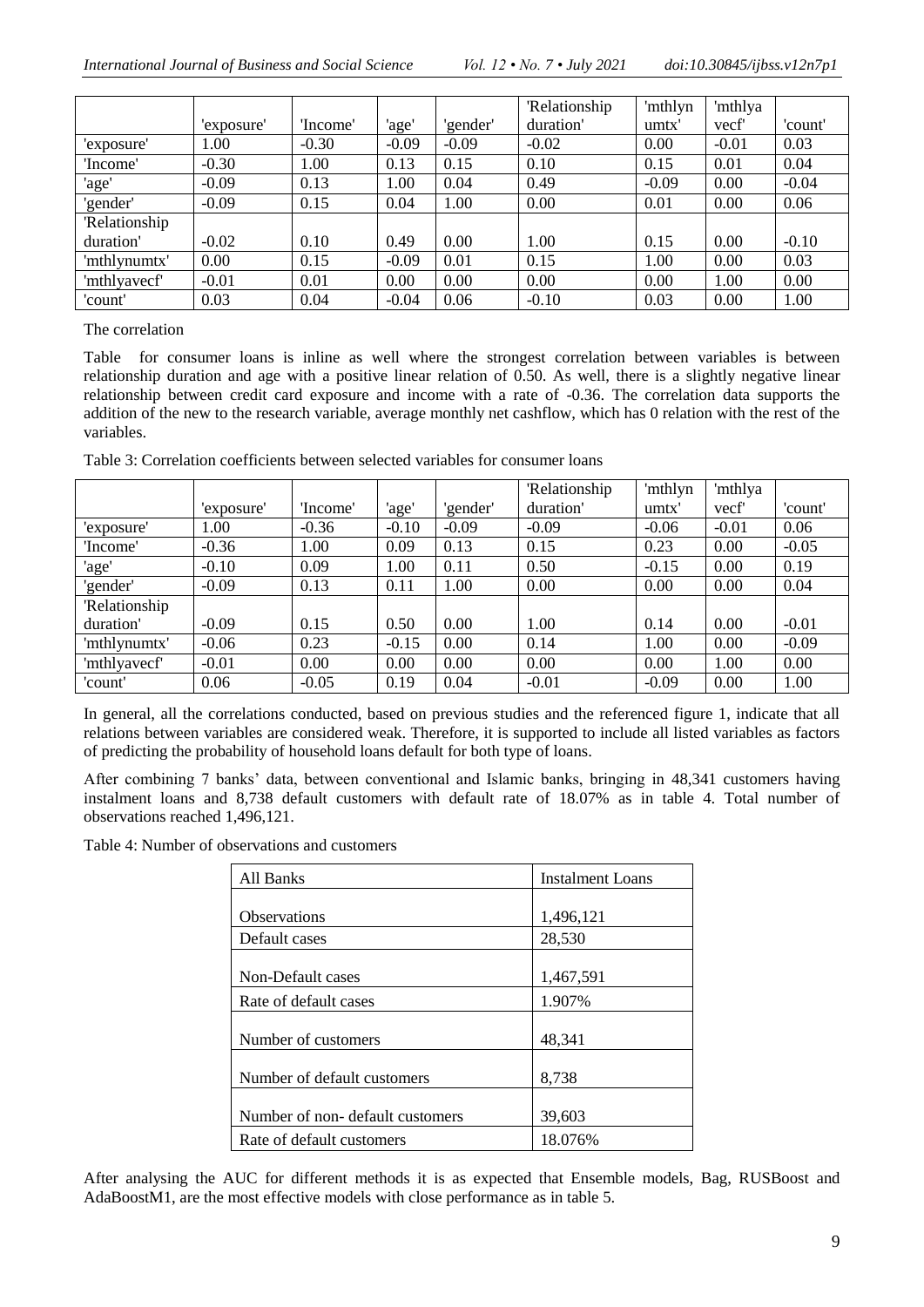Table 5: Area Under Curve results

| All Banks                   | <b>AUC</b> Instalment loans |
|-----------------------------|-----------------------------|
| Logistic Regression         | 0.62                        |
| Decision Tree               | 0.74                        |
| Vector<br>Linear<br>Support |                             |
| <b>Machines</b>             | 0.54                        |
| <b>Bayesian Network</b>     | 0.67                        |
| <b>Bagged</b>               | 0.87                        |
| <b>RUSBoosted</b>           | 0.79                        |
| AdaBoostM1                  | 0.79                        |

To reach better conclusions, and after the result from the confusion matrix available in table 6, it is better to compare the performance of almost all Ensemble models where we included a combination of different models, LogitBoost and GentelBoost along with the existing models. A Robust Boost was also selected to add additional angel of different statistical performance to ensure that we have not missed its' abilities.

Table 6: Confusion Matrix results

| All Banks                                   | True<br>Positive | True<br>Negative | False<br>Positive | False<br>Negative | Average<br>Accuracy | Type<br>Error | П<br>Type<br>Error |
|---------------------------------------------|------------------|------------------|-------------------|-------------------|---------------------|---------------|--------------------|
| Logistic Regression                         | 98%              | N/A              | 100%              | 2%                | N/A                 | 2%            | 51%                |
| Decision Tree                               | 98%              | 83%              | 17%               | 2%                | 91%                 | 2%            | 15%                |
| Linear<br>Support<br><b>Vector Machines</b> | 98%              | N/A              | N/A               | 2%                | N/A                 | 2%            | N/A                |
| <b>Bayesian Network</b>                     | 98%              | 6%               | 94%               | 2%                | 52%                 | 2%            | 49%                |
| <b>Bagged</b>                               | 99%              | 87%              | 13%               | 1%                | 93%                 | 1%            | 12%                |
| <b>RUSBoosted</b>                           | 99%              | 4%               | 96%               | 1%                | 52%                 | 1%            | 49%                |
| AdaBoostM1                                  | 98%              | N/A              | N/A               | 2%                | N/A                 | 2%            | N/A                |

It is clear the ensemble models' running time are at acceptable range in table 7 given that this is the time execution for calculating the probability importance factors and training the mode. For prediction process, the enquiry does not exceed few seconds.

Table 7: Models running time

| All Banks         | <b>Instalment Loans</b> |                      |  |  |
|-------------------|-------------------------|----------------------|--|--|
|                   | <b>Prediction Speed</b> | <b>Training Time</b> |  |  |
| Logistic Reg.     | $\sim$ 1800000obs/sec   | 72.58 sec            |  |  |
| Tree              | $\sim$ 1500000 obs/sec  | 72.159 sec           |  |  |
| <b>SVM</b>        | $\sim 5800$ obs/sec     | 9112.6 sec           |  |  |
| Bayesian          | $\sim$ 940000 obs/sec   | 34.087 sec           |  |  |
| <b>RUSBoosted</b> | $\sim$ 110000 obs/sec   | 269.86 sec           |  |  |
| Bagged            | $\sim 55000$ obs/sec    | 2663.9 sec           |  |  |
| AdaBoostM1        | $\sim$ 120000 obs/sec   | 1102.2 sec           |  |  |

Therefore, we reached the conclusion that a deep comparison of almost all Ensemble models is more suitable for the Central Bank model. By comparing the AUC of the testing sets, GentleBoost is the most effective model for all banks data. We have picked a 70%, out of total data, to be our training in-sample to compute training accuracy that produced an AUC of 0.89.

While the remaining 30%, out of total data, is the testing (validation) out-of-sample to compute validation accuracy that produced an AUC of 0.89.

<span id="page-9-0"></span>[Figure 4: AUC results for 70% in-sample and 30% out-of-sample](#page-9-0) Figure 4 is an illustration from our in-sample and out-of-sample accuracy results.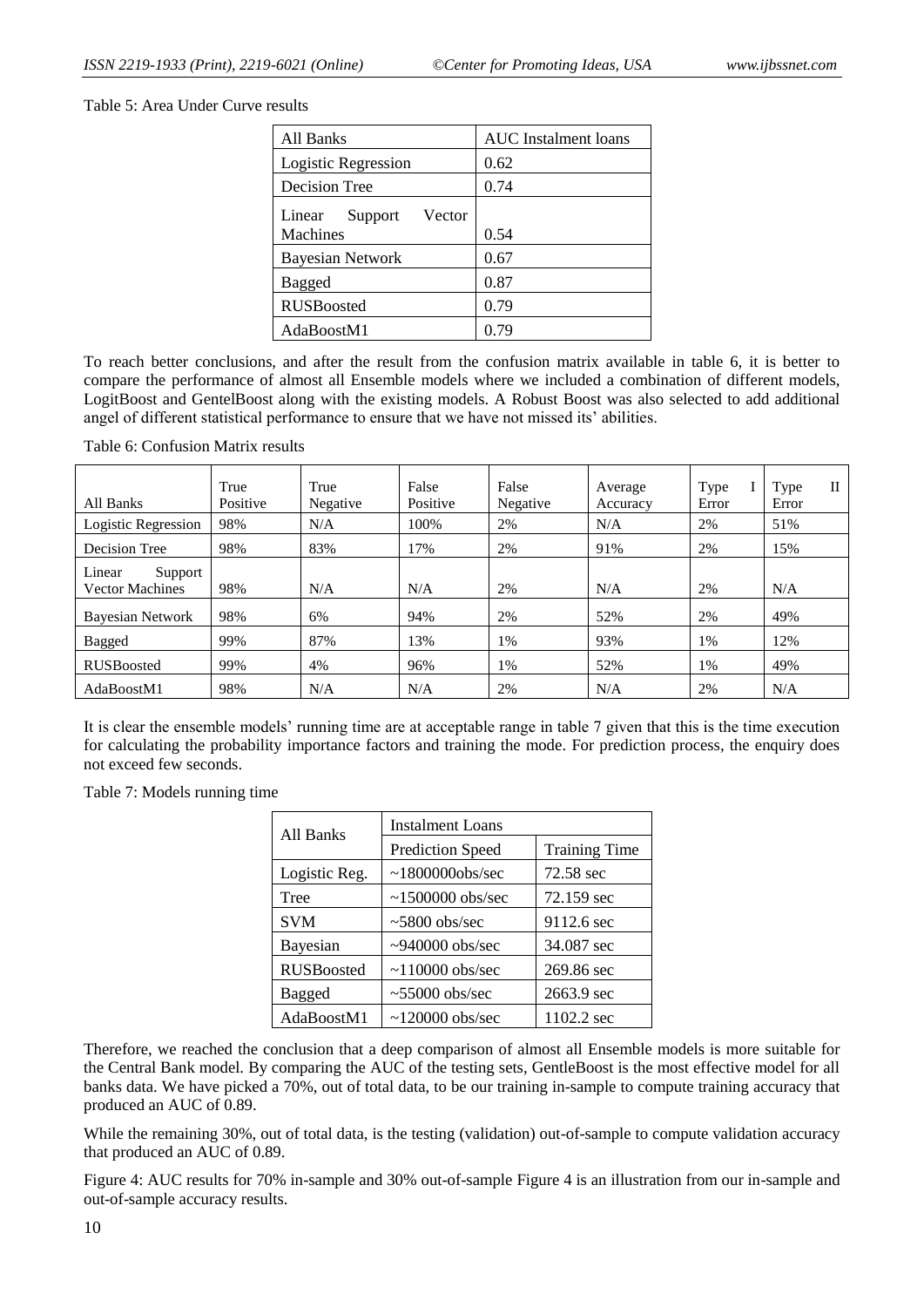Figure 4: AUC results for 70% in-sample and 30% out-of-sample





The following figure 5 shows the importance of input variables for our prediction model in regard to the central bank.





As expected, the relationship duration with the bank is the most influencer variable for predicting bad customers from good customers for both type of banking. Followed by number of loans that have been driven mostly from Islamic banks. Although monthly average number of transactions in the account was significant for bank-by-bank analysis, however, it lost momentum when we compared all banks data. Yet we would suggest individual banks to maintain this variable in their prediction model vis-à-vis central banks.

We have combined 7 banks data, between conventional and Islamic banks, bringing in 33,699 customers having consumer loans and 6,343 default customers with default rate of 18.82% and number of observations equal to 1,048,793 as in table 8.

| All Banks                       | <b>Consumer Loans</b> |
|---------------------------------|-----------------------|
|                                 |                       |
| <b>Observations</b>             | 1,048,793             |
| Default cases                   | 21,756                |
|                                 |                       |
| Non-Default cases               | 1,027,037             |
| Rate of default cases           | 2.074%                |
|                                 |                       |
| Number of customers             | 33,699                |
|                                 |                       |
| Number of default customers     | 6,343                 |
|                                 |                       |
| Number of non-default customers | 27,356                |
| Rate of default customers       | 18.823%               |

Table 8: Number of observations and customers

After analysing the AUC for different methods, we can witness that Ensemble models, Bag, RUSBoosted and AdaBoost, are performing well with very close AUC results as in table 9.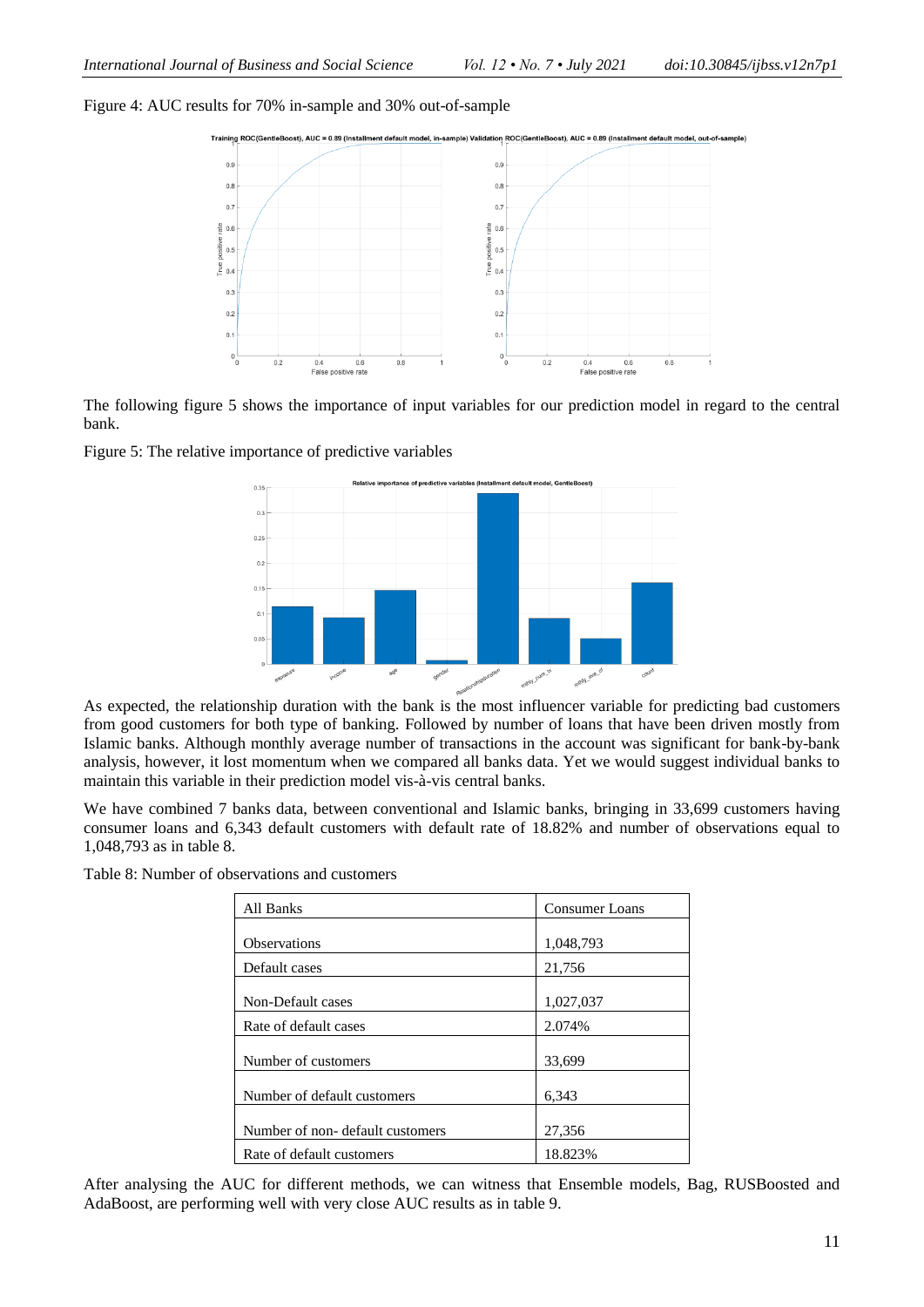Table 9: Area Under Curve results

| All Banks                               | <b>AUC</b> Consumer loans |
|-----------------------------------------|---------------------------|
| Logistic Regression                     | 0.73                      |
| <b>Decision Tree</b>                    | 0.82                      |
| Vector<br>Linear<br>Support<br>Machines | 0.5                       |
| <b>Bayesian Network</b>                 | 0.71                      |
| Bagged                                  | 0.88                      |
| <b>RUSBoosted</b>                       | 0.85                      |
| AdaBoostM1                              | 0.85                      |

From comparing the accuracy rate, type I error and type II error we can indicate that Bag has the most accuracy rate of 96% as in table 10.

Table 10: Confusion Matrix results

| All Banks                                   | True<br>Positive | True<br>Negative | False<br>Positive | False<br>Negative | Average<br>Accuracy | Type<br>I<br>Error | $\rm{II}$<br>Type<br>Error |
|---------------------------------------------|------------------|------------------|-------------------|-------------------|---------------------|--------------------|----------------------------|
|                                             |                  |                  |                   |                   |                     |                    |                            |
| Logistic Regression                         | 98%              | 9%               | 91%               | 2%                | 54%                 | 2%                 | 48%                        |
| Decision Tree                               | 98%              | 70%              | 30%               | 2%                | 84%                 | 2%                 | 23%                        |
| Linear<br>Support<br><b>Vector Machines</b> | 98%              | N/A              | N/A               | 2%                | N/A                 | 2%                 | N/A                        |
| <b>Bayesian Network</b>                     | 98%              | 5%               | 95%               | 2%                | 52%                 | 2%                 | 49%                        |
| Bagged                                      | 99%              | 92%              | 8%                | 1%                | 96%                 | 1%                 | 7%                         |
| <b>RUSBoosted</b>                           | 99%              | 9%               | 91%               | 1%                | 54%                 | 1%                 | 48%                        |
| AdaBoostM1                                  | 98%              | 17%              | 83%               | 2%                | 58%                 | 2%                 | 46%                        |

From examining the efficiency of all models in general, and Bag in particular, it is stated that Bag model takes more than 25 minutes to operate as in table 1.

Table 11: Models running time

| All Banks         | <b>Consumer Loans</b>   |                      |  |  |  |
|-------------------|-------------------------|----------------------|--|--|--|
|                   | <b>Prediction Speed</b> | <b>Training Time</b> |  |  |  |
| Logistic Reg.     | $\sim$ 2300000 obs/sec  | 42.308 sec           |  |  |  |
| Tree              | $\sim$ 1900000 obs/sec  | 45.771 sec           |  |  |  |
| <b>SVM</b>        | $\sim 6700$ obs/sec     | 5632.5 sec           |  |  |  |
| <b>Bayesian</b>   | $\sim$ 1000000 obs/sec  | 17.954 sec           |  |  |  |
| <b>RUSBoosted</b> | $\sim$ 110000 obs/sec   | 184.68 sec           |  |  |  |
| Bagged            | $~53000$ obs/sec        | 1514 sec             |  |  |  |
| AdaBoostM1        | $\sim$ 120000 obs/sec   | 764.34 sec           |  |  |  |

Given that we are aiming to have robust model for central bank, it is advised to rerun the prediction model with focus on new Ensemble models which are the results of combining other models, namely LogitBoost and GentelBoost. Therefore, we reached a conclusion that a deep comparison of almost all Ensemble models is more suitable for the Central Bank model. In performing k-fold test as comparison of performance tool through comparing the AUC of the testing sets, GentleBoost is the most effective model for all banks data. We have picked a 70%, out of total data, to be our training in-sample to compute training accuracy that produced an AUC of 0.91. While the remaining 30%, out of total data, is the testing (validation) out-of-sample to compute validation accuracy that produced an AUC of 0.92. The figure 6 below is an illustration from our in-sample and out-of-sample accuracy results.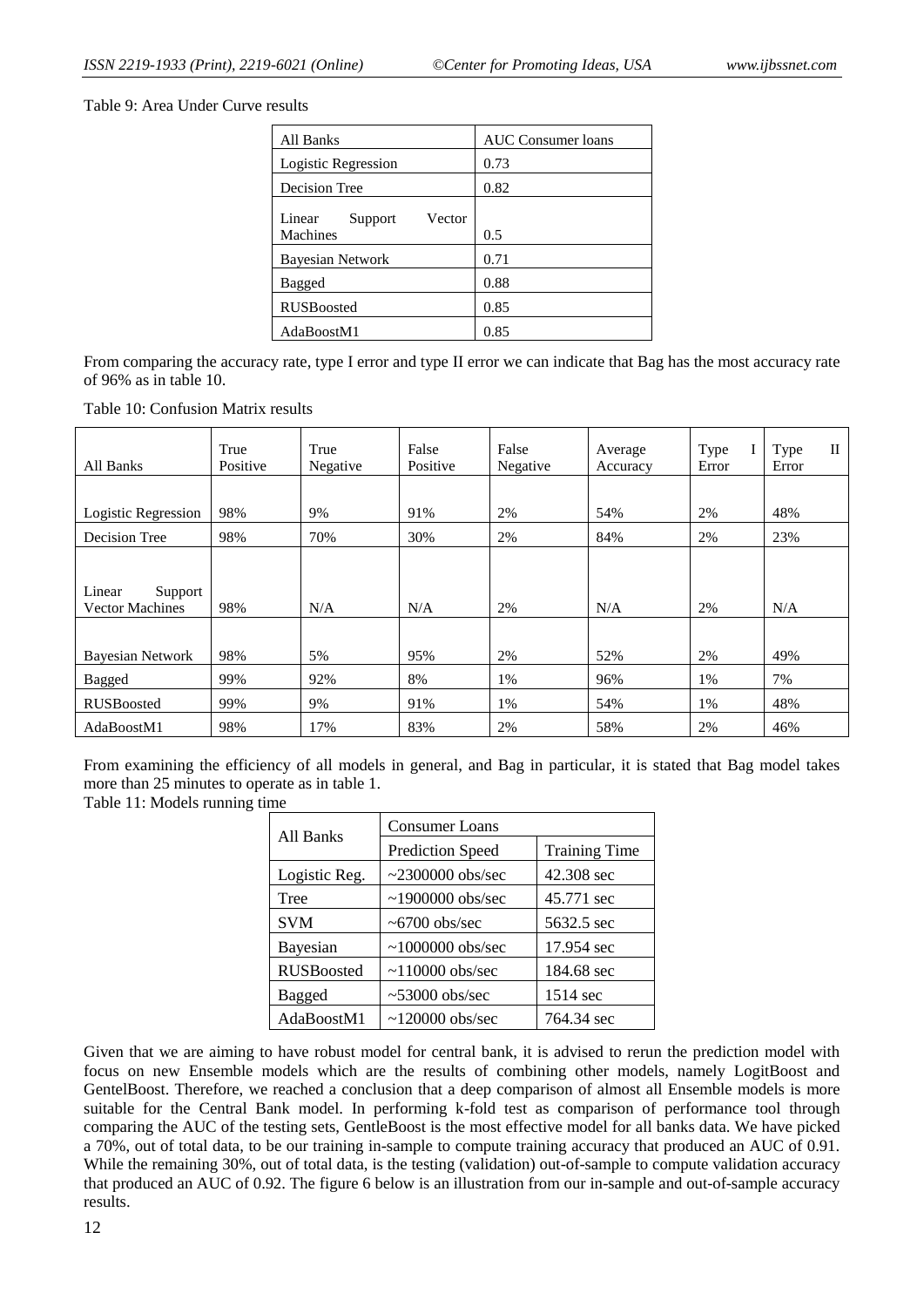### Figure6: AUC results for 70% in-sample and 30% out-of-sample



Figure7 shows the importance of input variables for our prediction model.





As expected, the relationship duration with the bank is the most influencer variable for predicting bad customers from good customers for both type of banking. Followed by number of loans that have been driven from both type of baking.

### **Discussion**

The results of our work have shown that the credit risk weight for each customer will be reduced for banks from the current standard approach in Kuwait for unrated customers of 75% of total loan amount to approximately 30% or less due to our internal based model. This information could help central banks to adjust its requirements and regulation on banks in calculating their capital adequacy.

This will also be used in assessing the level of liquidity needed for the banking system. Central banks can accommodate the lower capital adequacy requirements and allow banks to use the excess funds as a result in managing their liquidity, in which, reducing the reliance on central banks for liquidity supports. Nevertheless, the need for interbank activities could be reduced, hence, more efficient/reliable pricing for such activities.

The role of central banks will be enhanced given that there will be a robust system, with new undiscovered related variables, that calculates the credit default probability. When central banks have such thorough system, like the presented model, it will also be considered as risk assessment for the clients when applying for credit, adding more detailed system than what is currently used.

In evaluating and reviewing the relative importance of the independent variables selected for our model, central banks can consider those variables in their periodic stress testing by adding new impact factors for predicting default cases.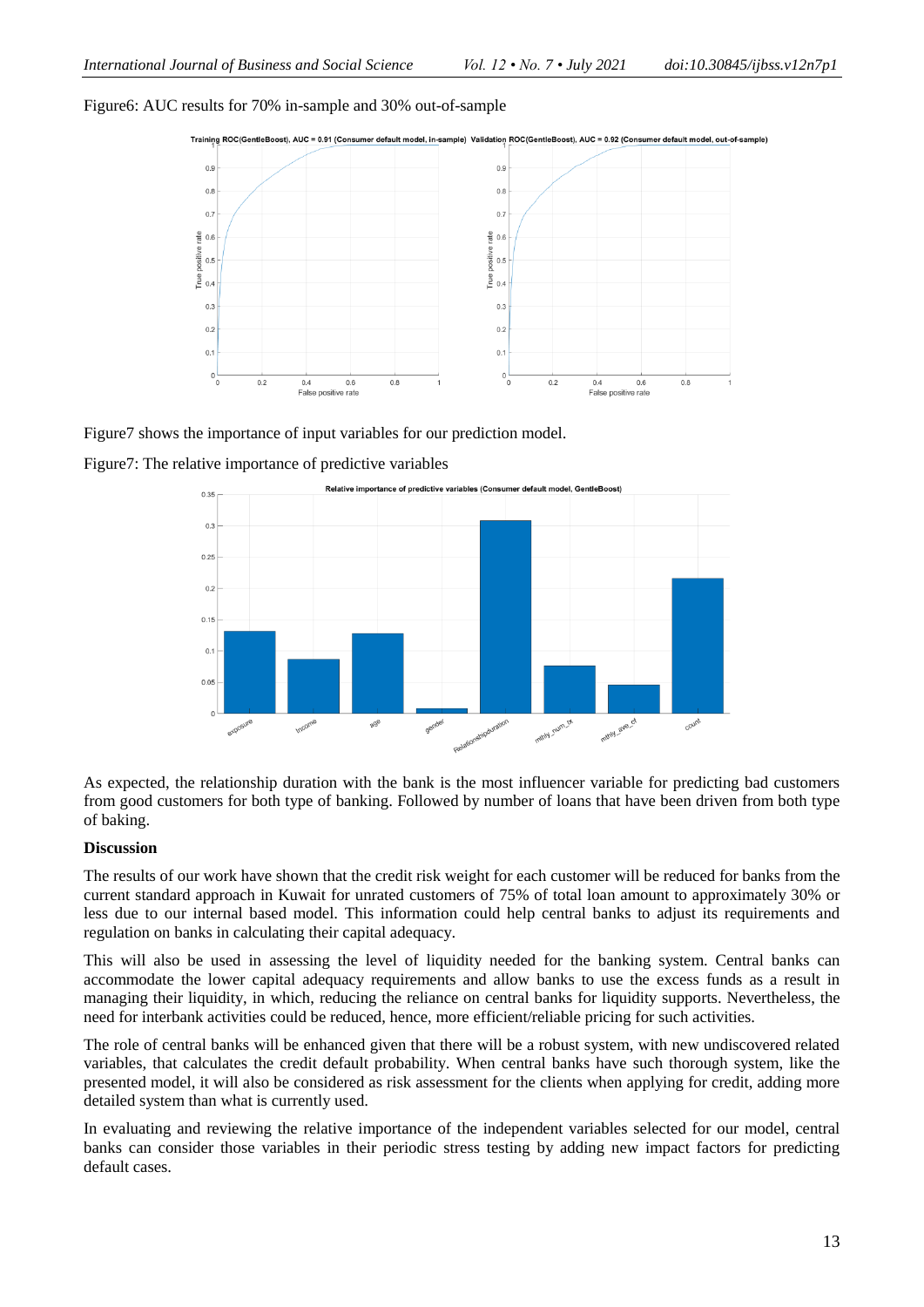Nevertheless, the inspection of banks internal models would be more efficient when the inspection team have fair view of the selected variables and their importance weight. As well, a reasonable range of credit risk weight for specific clients with structured criteria could be approved and selected as a base for the banks to follow.

#### **Conclusion**

In general, classification methods are increasingly applied in fields other than computer science. The literature review is full of studies demonstrating the efficiency of such models in knowing the expected resulting different classes. Nevertheless, classification methods have been used to classify credit default classes, good or bad, in order to prepare regulators and bankers to better anticipate risks. We have compared different types of Ensemble models due to our 11 years, skewed, data. We have also tested for new variables than been used by central banks. after testing for the performance of the model through comparing the results of AUC, GentleBoost method was selected. The previous work done for the problem under study was conducted on a small range of data, the thing that, if enhanced, would provide more robust solutions and open-up for new models to perform better. We combined several methods by using the Ensemble models and testing for new Ensemble models for credit rating than what is available in the literature review. This is the first time such work is made for central bank of Kuwait, and due to the dual banking system available, our work could be adopted for both type of banking, conventional and Islamic.

#### **References**

- Albarrak, N., Alsanousi, H., Moulitsas, I., & Filippone, S. (2020). USING BIG DATA TO COMPARE CLASSIFICATION MODELS FOR HOUSEHOLD CREDIT RATING IN KUWAIT. *International Journal of Soft Computing and Artificial Intelligence*, *8*(2), 1–7.
- Baesens, B., Van Gestel, T., Viaene, S., Stepanova, M., Suykens, J., & Vanthienen, J. (2003). Benchmarking stateof-the-art classification algorithms for credit scoring. *Journal of the Operational Research Society*, *54*(6), 627–635. https://doi.org/10.1057/palgrave.jors.2601545
- Basel Committe on Banking Supervision. (2005). *An Explanatory Note on the Basel II IRB Risk Weight Functions*. *Bank for International Settlements*.
- Bazarbash, M. (2019). FinTech in Financial Inclusion: Machine Learning Applications in Assessing Credit Risk. *IMF Working Papers*, *19*(109), 1. https://doi.org/10.5089/9781498314428.001
- Breiman, L. (1996). Bagging predictors. *Machine Learning*, *24*(2), 123–140. https://doi.org/10.1007/BF00058655
- Breiman, L. (2001). *Random Forests*. Berkeley, California. Retrieved from https://www.stat.berkeley.edu/~breiman/randomforest2001.pdf
- Brown, I., & Mues, C. (2012). An experimental comparison of classification algorithms for imbalanced credit scoring data sets. *Expert Systems with Applications*, *39*(3), 3446–3453. https://doi.org/10.1016/j.eswa.2011.09.033
- Central Bank of Kuwait. (2020). *Financial Stability Report*.
- Freund, Y. (2009). A more robust boosting algorithm. Retrieved from http://arxiv.org/abs/0905.2138
- Friedman, J. H. (2002). Stochastic gradient boosting. *Computational Statistics and Data Analysis*, *38*(4), 367–378. https://doi.org/10.1016/S0167-9473(01)00065-2
- Friedman, J., Hastie, T., Rosset, S., Tibshirani, R., & Zhu, J. (2004). Discussion of boosting papers. *Ann Stat*, *28*(2), 337–407. Retrieved from http://www.yaroslavvb.com/papers/friedman-discussion.pdf%5Cnpapers2://publication/uuid/C33BE497- 39B4-4315-A405-3BBE029833BF
- Friedman, J., Tibshirani, R., & Hastie, T. (2000). Additive logistic regression: a statistical view of boosting (With discussion and a rejoinder by the authors). *The Annals of Statistics*, *28*(2), 337–407. https://doi.org/10.1214/aos/1016120463
- Gogtay, N. J., & Thatte, U. M. (2017). Principles of correlation analysis. *Journal of Association of Physicians of India*, *65*(MARCH), 78–81.
- Hauke, J., & Kossowski, T. (2011). Comparison of values of pearson's and spearman's correlation coefficients on the same sets of data. *Quaestiones Geographicae*, *30*(2), 87–93. https://doi.org/10.2478/v10117-011-0021- 1
- Holmes, A., Illowsky, B., & Dean, S. (2017). *Introductory Business Statistics*. *openstax*.

MATLAB. (n.d.). Ensemble Algorithms - MATLAB & Simulink. Retrieved from https://www.mathworks.com/help/stats/ensemble-algorithms.html

- Nyathi, K., Ndlovu, S., Moyo, S., & Nyathi, T. (2014). Optimisation of the Linear Probability Model for Credit Risk Management. *International Journal of Computer and Information Technology*, *03*(06), 1340–1345.
- Petropoulos, A., Siakoulis, V., Stavroulakis, E., & Klamargias, A. (2018). A robust machine learning approach for credit risk analysis of large loan level datasets using deep learning and extreme gradient boosting. *The Use of Big Data Analytics and Artificial Intelligence in Central Banking*, *50*(August), 30–31. Retrieved from https://www.bis.org/ifc/publ/ifcb49\_49.pdf